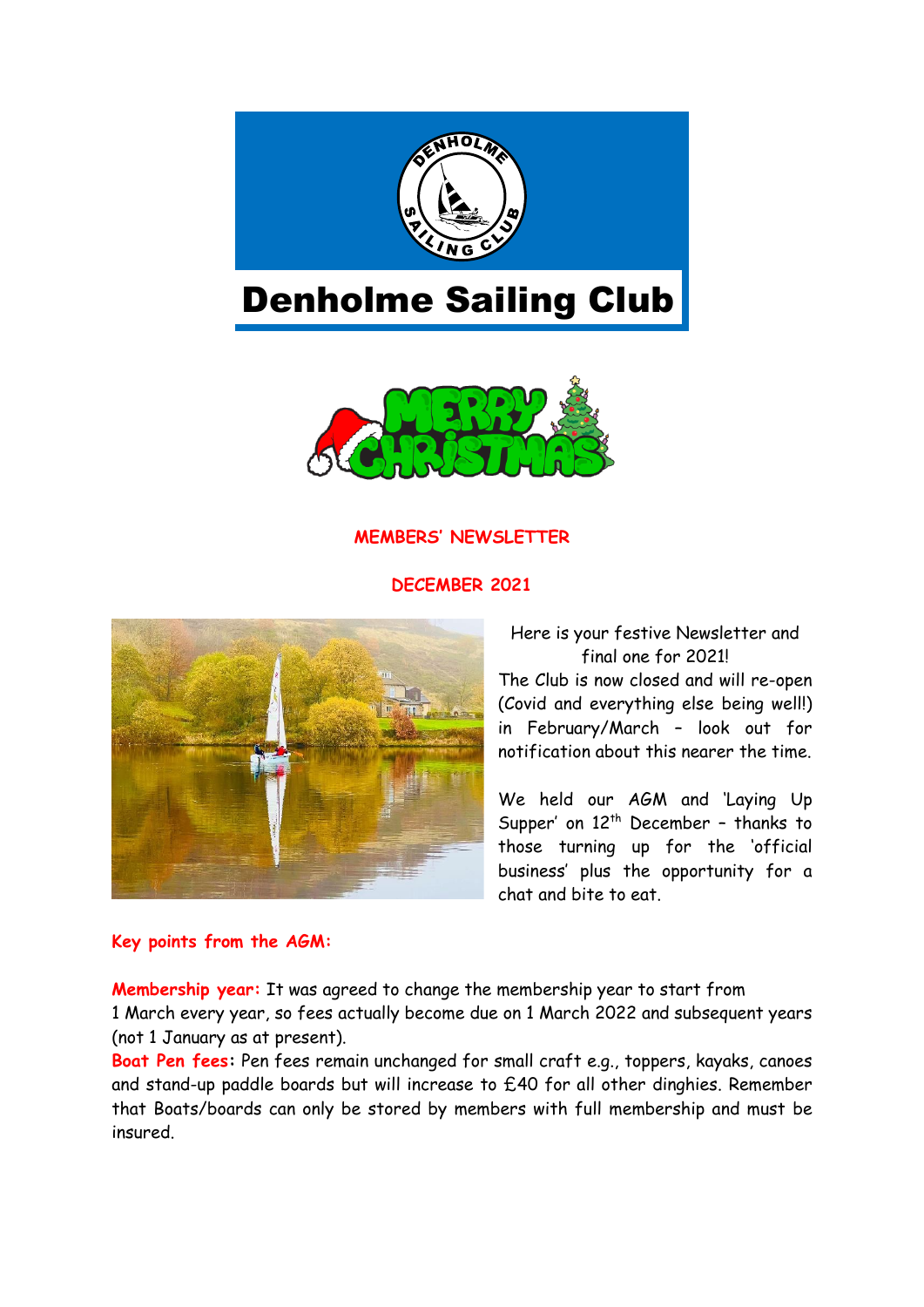Although the annual membership fees have been reviewed, they will remain the same for 2022 i.e:

Single/Family membership £90 Crew/social £20 Junior (under18) £40 Group £150

(So, single/family membership + one boat storage = £130. Great value for money!)

Membership renewal online – please complete the online form [Membership | Denholme](http://denholmesc.co.uk/join-us/)  [Sailing Club \(denholmesc.co.uk\)](http://denholmesc.co.uk/join-us/) details of how to pay are shown here too.

Social Events – no dinner planned early next year but watch this space for more social events and BBQs at the club when the new building works and landscaping are complete from Spring onwards.

DSC Committee: unchanged from this year:

| Tony Lever         | Commodore                         |
|--------------------|-----------------------------------|
| Stephen Hodgson    | Treasurer/Membership/Safeguarding |
| Sophie Makower     | Club Secretary                    |
| Jason Gallagher    | Rear Commodore                    |
| Tony Mitchell      | Sailing Secretary                 |
| Andrew Goldsbrough | Penmaster and maintenance         |

It woold be good to have new members on the Committee! Would you be interested? How about coming along to one of our meetings to see what goes on! Just email for more information about what is involved.

#### DSC members' boats for sale:

- Great condition Topper Topaz for sale well looked after, lots of extras and sails to suit your needs in all conditions (racing, cruising etc.) jib and trolley included. Ideal for adults or juniors (currently in the dinghy pen)
- Solo dinghy for sale lots of extras a snip at £450 (in the dinghy pen)
- Traditional clinker-built dinghy built in 1947 lovingly and fully restored, and complete with all the bits and in great condition. In storage at Bingley 5 Rise Locks. Comes with trailer. £2,000. Could be sailed at Denholme but also a lovely boat for cruising e.g., in the Lakes.
- Cheap starter boat Lark Dinghy (double hander) with everything you need comes with trailer/trolley - just  $£200$  for the lot (in the dinghy pen)

If you are interested in any boats email back for more information and to view [denolmesailingclub@gmail.com](mailto:denolmesailingclub@gmail.com)